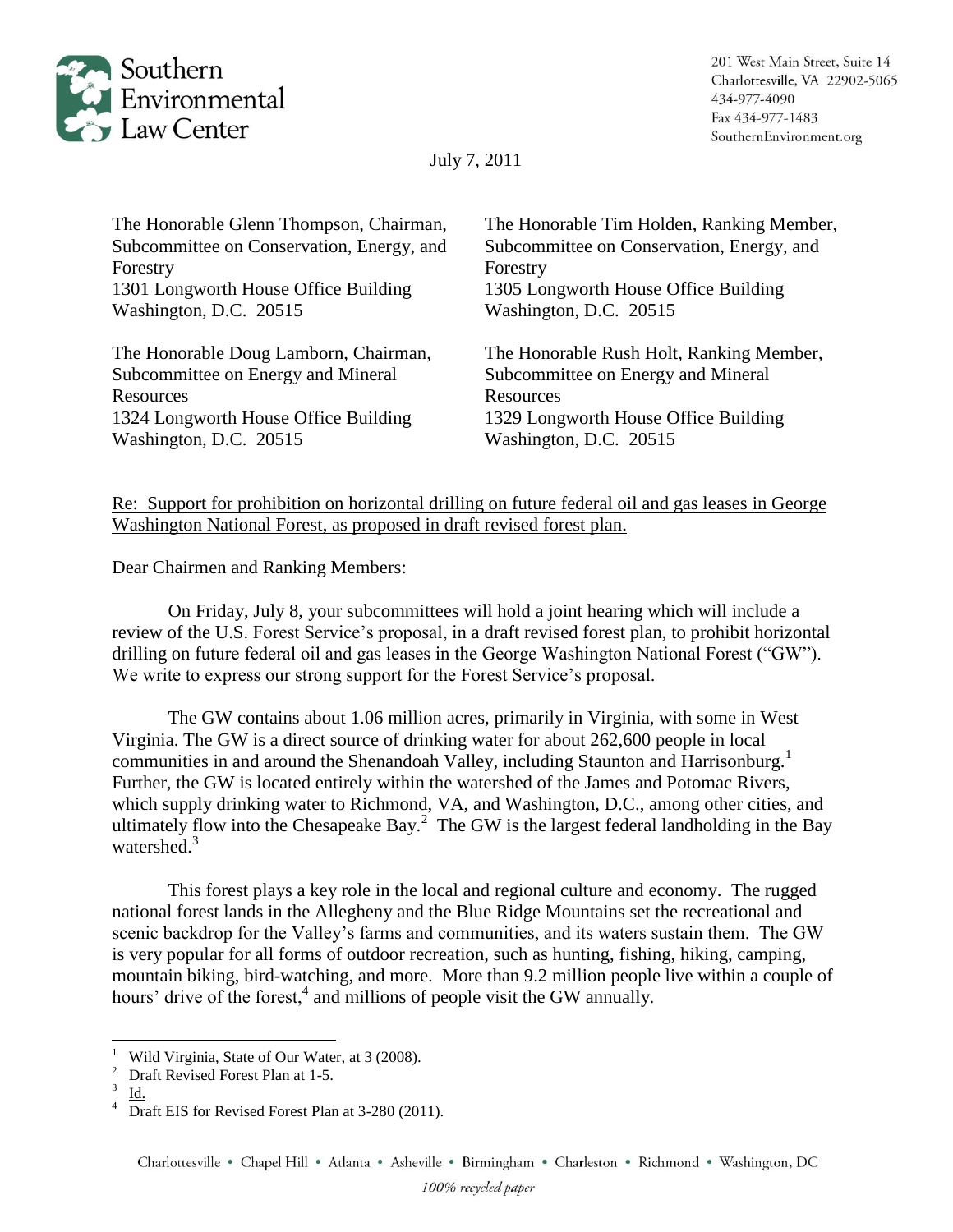The GW also shelters cold mountain streams, which support some of the strongest brook trout populations in the southeast.<sup>5</sup> Its forests provide important habitat for game and non-game wildlife, including black bear and migratory songbirds. The GW supports eight federally-listed threatened and endangered species and dozens of other rare fish, wildlife and plants.<sup>6</sup> The GW's forests and watersheds are perhaps the most intact of any national forest in the eastern U.S., as the GW has more land with few or no roads than any other eastern national forest.

Gas and oil development in and around the GW is minimal. There are no active, producing natural gas wells on the GW and there never have been (exploratory wells drilled in the 1970s and 1980s were dry holes).<sup>7</sup> Moreover, there is little history of gas production on private lands surrounding the GW in Virginia.<sup>8</sup> The federal government owns the mineral rights to the vast majority (84%) of the GW, and most of those rights have not been leased for gas development.<sup>9</sup> Currently, only 12,412 acres (1.4% of GW's federal mineral ownership) are subject to federal oil and gas leases.<sup>10</sup>

There are as yet no Marcellus Shale gas wells in Virginia, so the Forest Service and the state agencies lack experience with the horizontal drilling and hydraulic fracturing used in the Marcellus. About half of the GW is underlain by Marcellus.<sup>11</sup> However, as the Forest Service noted, the GW is located in the Ridge and Valley region, where the Marcellus "is folded and fractured, so the ability to develop it using horizontal drilling is questionable."<sup>12</sup>

Horizontal drilling in the Marcellus Shale involves large-volume hydraulic fracturing, which poses a number of risks to environmental and public health. This type of hydraulic fracturing requires about 4-5 million gallons of water per well (figures vary). Water mixed with chemicals, including known toxics, is pumped down wells at high pressure to fracture rock and release natural gas. There are concerns about adequacy of water supplies and instream flow, particularly if fracturing water is withdrawn from small headwater streams. Natural gas drilling using hydraulic fracturing has been linked to contamination of drinking water wells with methane gas. There also is concern about potential contamination of groundwater with fracturing fluid, which is being studied. Roughly 1/3 of the fracturing fluid (again, figures vary) returns to the surface as flowback, often mixed with naturally occurring brines and/or radioactive materials, and must be disposed of. Millions of gallons of flowback, which public wastewater treatment plants often cannot adequately treat, have been discharged to rivers and streams, and flowback has been accidentally spilled into waterways as well. Land application of flowback has killed trees and other vegetation. Drilling also produces other wastes, such as tons of drilling cuttings which must be dealt with. Finally, this type of gas development is a major industrial activity with a large footprint. It fragments forests and wildlife habitat and industrializes rural

 $\overline{\phantom{a}}$ 

<sup>&</sup>lt;sup>5</sup> Trout Unlimited for Eastern Brook Trout Joint Venture, Eastern Brook Trout: Status and Threats, at 10 (2006).

<sup>&</sup>lt;sup>6</sup> DEIS at 1-2, and at Appendix F-52 to 54.

<sup>&</sup>lt;sup>7</sup> DEIS, Appendix K, BLM, RFD Scenario, at K-6 to 7 (2010).

 $8$  Id. The Thornwood-Horton Field in Pocahontas County, WV, is a conventional gas field adjacent to a small portion of the GW in Highland County, VA. One well, not located on the GW, in that field drains gas from beneath some GW land. BLM RFD at K-7.

<sup>&</sup>lt;sup>9</sup> DEIS at 3-312.

<sup>&</sup>lt;sup>10</sup> DEIS at 3-313.

 $11$  DEIS at 3-317.

 $12$  USFS, FAQ re Draft Revised Plan, at 10 (2011).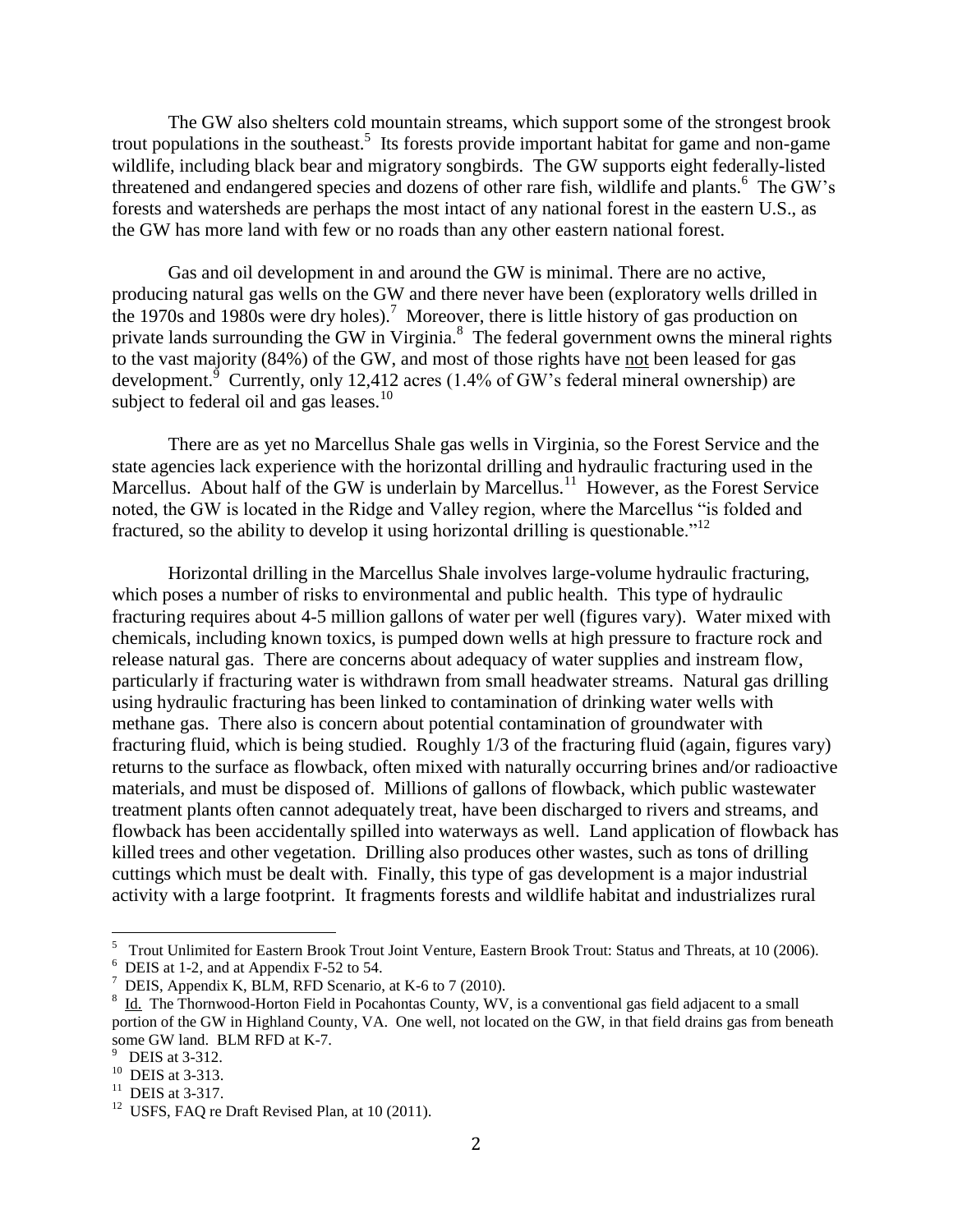areas with well-pads and associated brine and flowback pits, compression tanks, access roads, traffic by hundreds of trucks, pipelines and compressor stations. It also can adversely affect air quality.

This type of gas development would harm the GW's many natural values, including: drinking water supplies; high-quality rivers and streams; brook trout and other aquatic species; wildlife and their habitats; outdoor recreation experiences; scenic views; air quality; and the forest's contribution to the existing local economy, which is based on tourism and agriculture. Further, it likely would seriously interfere with the Forest Service's ability to meet its obligations under the National Forest Management Act and other authorities to provide for fish, wildlife, watersheds, outdoor recreation, and conservation of soil and water resources on the GW.<sup>13</sup>

In fall 2010, three counties (Augusta, Rockingham, and Shenandoah) and two cities (Staunton and Harrisonburg) in the Shenandoah Valley requested that the Forest Service prohibit or adopt a moratorium on horizontal drilling and/or hydraulic fracturing on the GW, citing concerns about water quality, recreation and other resources, as well as the industrialization of public national forest lands. Many local citizens, as well as conservation organizations, made the same request.

In its draft revised forest plan, the Forest Service proposed to prohibit horizontal drilling on future federal oil and gas leases. This proposal is not a ban on gas development in the region, nor is it permanent. The proposed prohibition would apply only to federal oil and gas leases on the GW, not to the potential exercise of private mineral rights on about 16% the forest. Moreover, under this proposal, roughly 993,200 acres (about 93%) of the GW would be available for federal leasing for vertical drilling.<sup>14</sup> Additionally, the GW is surrounded by and interspersed with private lands with potential Marcellus gas resources, the availability of which would not be affected by this proposal. Finally, the proposed limit on horizontal drilling would be part of a 10-15 year management plan, and the draft plan clearly states that the agency could reconsider if production in nearby areas demonstrates the gas is developable without impact to water quality.

Therefore, our organizations feel strongly that the Forest Service would be well justified in prohibiting, in the revised plan, horizontal drilling on future federal oil and gas leases in the GW. This proposal responds to local requests and concerns about impacts of gas development on these public national forest lands, and it is necessary to protect the GW's sensitive and unique resources, not least of which are the considerable public water supply resources.

 $\overline{\phantom{a}}$ 

 $^{13}$  See, e.g., 16 U.S.C. § 1604(g)(3)(A).

<sup>&</sup>lt;sup>14</sup> DEIS at 3-305. Some of the undersigned organizations believe that the proposal to allow vertical drilling on nearly the entire forest warrants additional analysis.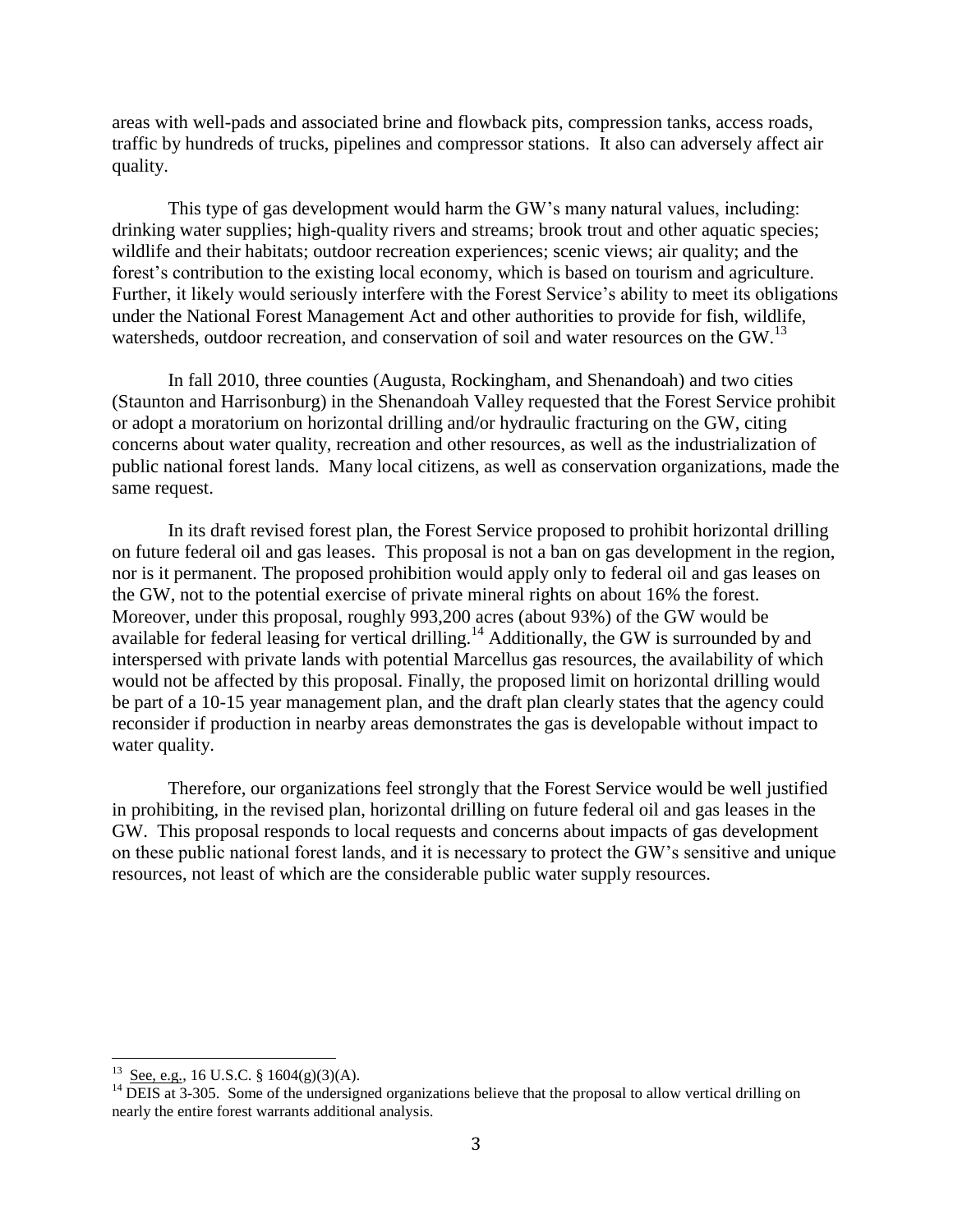Thank you for your consideration. Please contact Sarah Francisco at the Southern Environmental Law Center if you have any questions.

Sincerely,

Same A. Sami

Sarah A. Francisco Senior Attorney Southern Environmental Law Center

Jessie Thomas-Blate Most Endangered Rivers Coordinator American Rivers

Catherine Murray Director Cherokee Forest Voices

Ned Gerber Habitat Ecologist/Director Chesapeake Wildlife Heritage

Stewart Schwartz Executive Director Coalition for Smarter Growth

Peter Nelson Director, Federal Lands Program Defenders of Wildlife

Brian Van Sande President Float Fishermen of Virginia Stella Koch Virginia Conservation Associate Audubon Naturalist Society

Doug Siglin Federal Policy Director Chesapeake Bay Foundation

Steve Brooks **Director** The Clinch Coalition

Kim Sandum Executive Director Community Alliance for Preservation

George Ohrstrom Founder The Downstream Project

Don Mohler President Friends of the Gauley River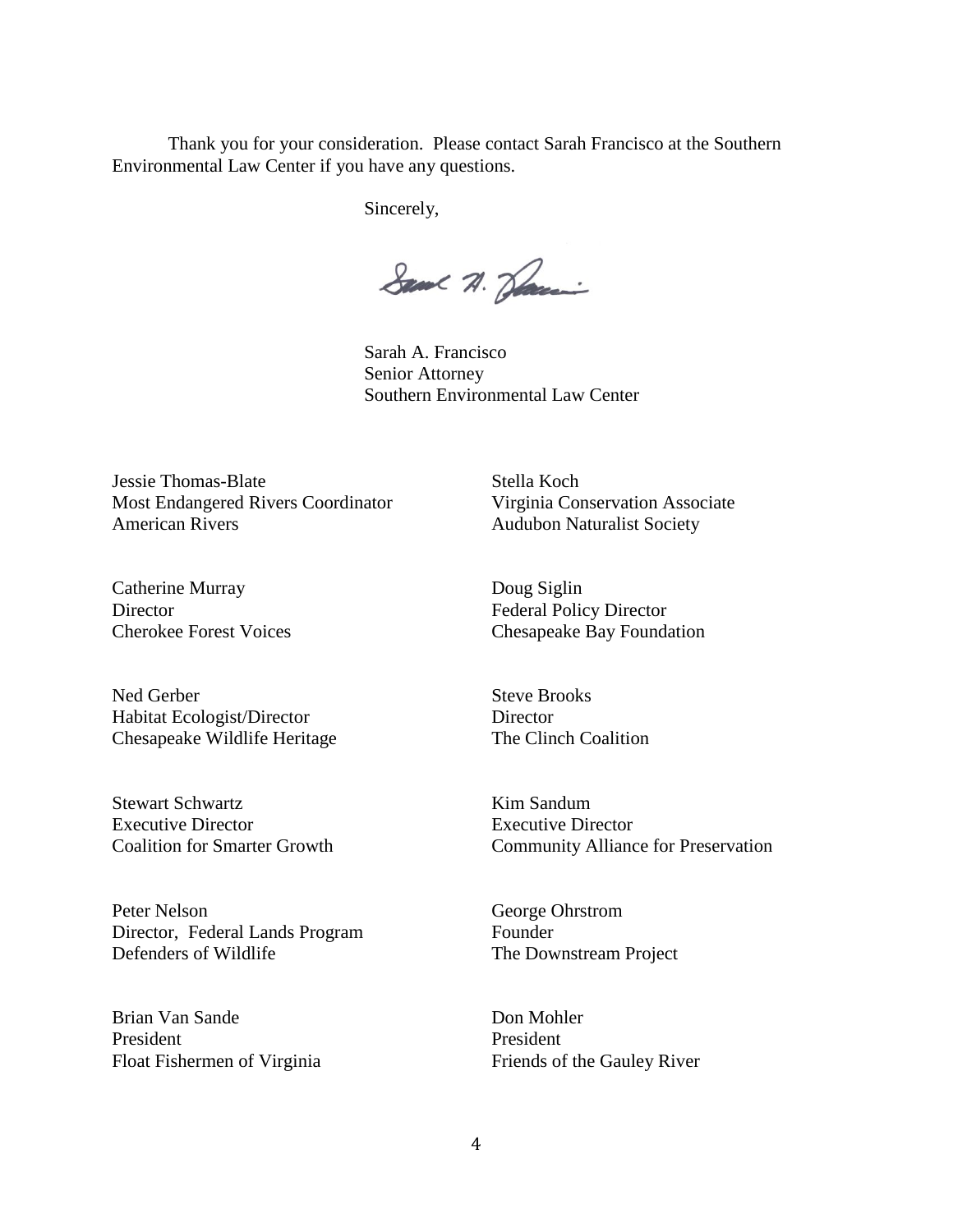Howard Aylesworth President Friends of Herring Run Parks

Ann Hewitt President Friends of Powhatan Creek Watershed

Leslie D. Mitchell-Watson Executive Director Friends of the North Fork of the Shenandoah River

Wayne Jenkins Executive Director Georgia ForestWatch

Ernie Reed Council Chair Heartwood

Karen Forget Executive Director Lynnhaven River NOW

Pamela E. Goddard Chesapeake and Virginia Program Manager National Parks Conservation Association

Maria Payan **Director** Peach Bottom Concerned Citizens Group Dan Smith President Friends of Lower Beaverdam Creek

Judith Stribling President Friends of the Nanticoke River

Thomas Jenkins and Lynn Cameron Co-Chairs Friends of Shenandoah Mountain

Meredith Whiting Goose Creek Association's CCWC Representative and Board Member Goose Creek Association

Bruce Ritchie A Founding Member Land, Air, Water Stewardship -- Action Group

Paulette Hammond President Maryland Conservation Council

Melinda Hughes-Wert President Nature Abounds

Christopher Miller President Piedmont Environmental Council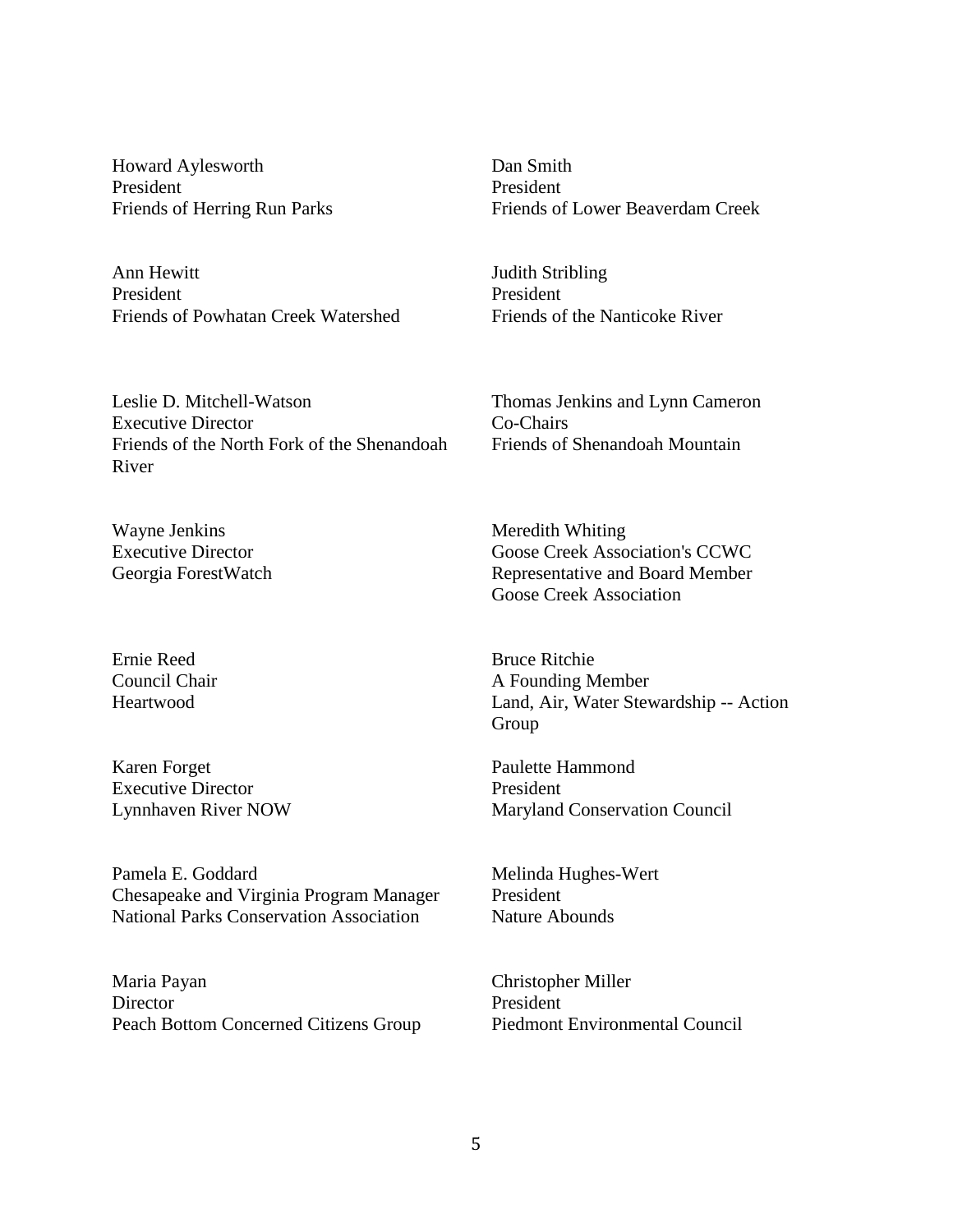Karen Waterman President - Stuarts Draft, VA Potomac Appalachian Trail Club - Southern Shenandoah Valley Chapter

Laura M. Haynes Executive Director Savage River Watershed Association

Fred Andreae Vice President Scenic 340 Project, Inc.

Joan M. Comanor Chairwoman Shenandoah Resource Conservation & Development

Kate Wofford **Director** Shenandoah Valley Network

Hugh Irwin Conservation Planner/Program Director Southern Appalachian Forest Coalition

Paul Burke President Stewards of the Potomac Highlands

John Eckman Executive Director Valley Conservation Council

Lisa M. Guthrie Executive Director Virginia League of Conservation Voters Robin Broder Vice President Potomac Riverkeeper, Inc.

Matia Vanderbilt Co-founder Save Western Maryland

Kim Woodwell Executive Director Shenandoah Forum

Jeff Kelble Shenandoah Riverkeeper

Glen Besa, Director John A. Cruickshank, Chair Sierra Club, Virginia Chapter

Bob Lewis Executive Director St. Mary's River Watershed Association

Virginia Bethune and Doreen Davis Mission Co-Leaders Trinity Presbyterian Earth Care House Church, Harrisonburg, VA

Nathan Lott Executive Director Virginia Conservation Network

Bud Watson Executive Director Virginia ForestWatch